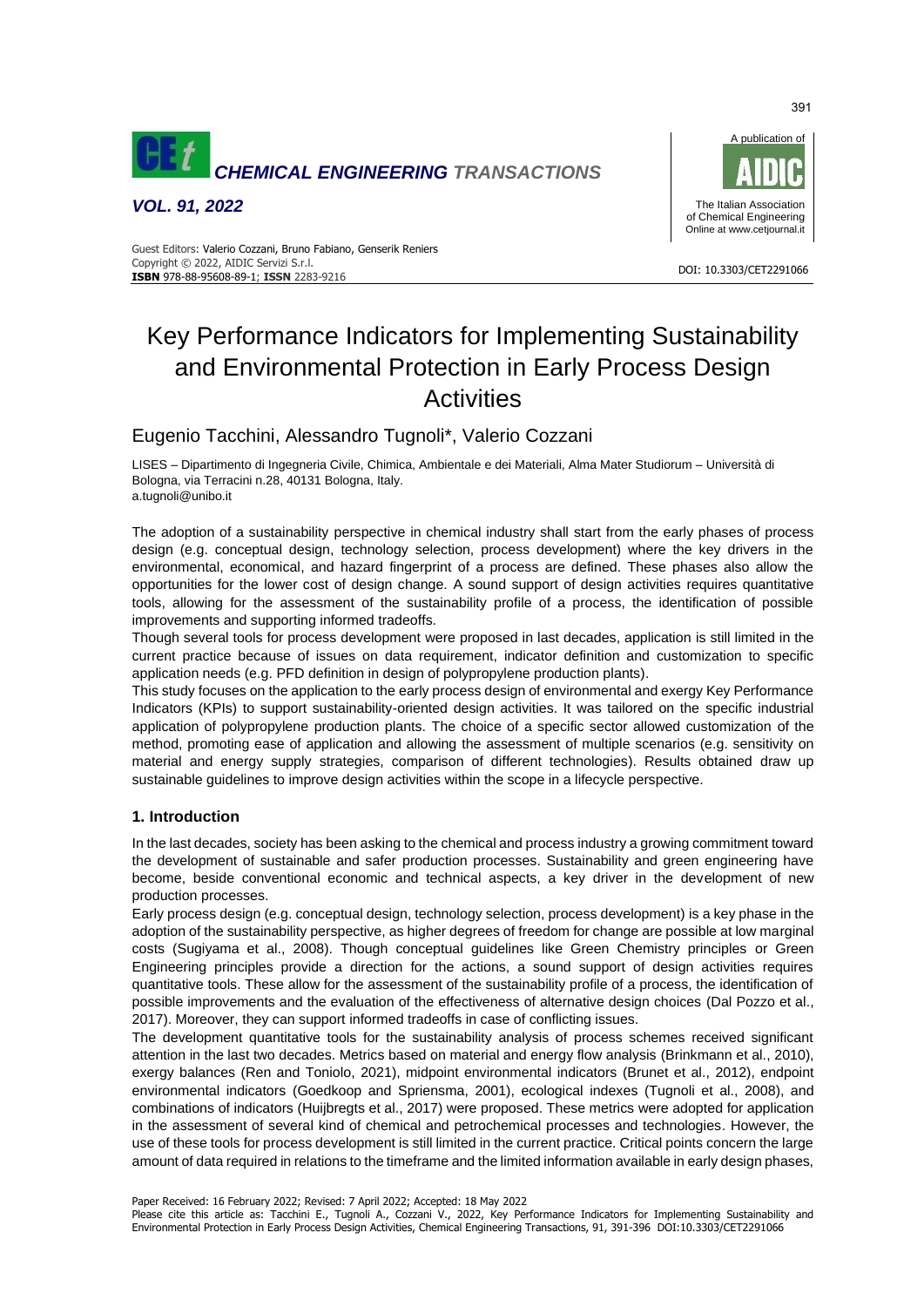the identification of a specific but yet complete set of indicators for the assessment, and the absence of tools specifically tailored to the required application needs (e.g. specific phase of the design lifecycle and industrial sector).

Considering, for example, the case of polypropylene production (a sector currently producing worldwide 130 Mt/y of polypropylene with a growth forecast of 192 Mt/y for 2030 (Fernández, 2021)), a literature review reveals that no approach specifically designed for environmental impacts of alternative technologies during early design phases is proposed. Applicable current literature on process analysis focuses mainly on technical and efficiency issues (Touloupides et al., 2010) or studied quality control mechanism (Ohshima and Tanigaki, 2000). Life Cycle Assessment (LCA) studies on polypropylene, like the one published periodically by PlasticsEurope (PlasticsEurope, 2016), lack of the detail needed to discriminate the effect of process design choices, and focus mainly on factors as nature of raw materials and polymer waste recycling. Moreover, the metrics used in these LCA studied are not directly suitable for application as design support tools in polymerization process development. In facts, LCA metrics are suited to the analysis of the whole environmental performance of the lifecycle system, which is only one of the aspects of concern in process design: they are not, alone, able to analyse the way energy and material are used within the specific process sections and the margins of improvement still available, given the physical (e.g. thermodynamics) constraints, which would require different metrics (e.g. exergy analysis).

In this context, the presented methodology is developed in a lifecycle perspective supporting technology design activities of chemical processes. The methodology is aimed at the quantification of environmental and exergy Key Performance Indicators (KPIs) of a well-defined system. In this perspective, different scopes for emissions along the lifecycle of the reference can be adopted. Reference system includes a primary process (e.g. polymerization plant) and all the required activities for energy and material supply and waste treatment. Appropriate level of detail is allowed in the definition of required input data for each contribution considered. In facts, inputs/outputs more closely related to the primary process design activities were assessed with greater level of detail than environmental pressures originated by lifecycle processes out of the control. Databases of generic average data for these lifecycle processes were developed to support the final user. Exergy analysis is implemented alongside the use of environmental indicators, with the aim to pinpoint the sources of stronger inefficiencies in the use of energy and the opportunities of improvement. The development of a process flow diagram for a polypropylene production plant was used for demonstration of the proposed methodology, proving the applicability and the typical outcomes.

# **2. Methodology**

#### **2.1 General overview of the method**

The developed methodology is specifically aimed at the quantification of environmental impacts and energy efficiency indicators to be used for supporting Front End Engineering Design (FEED) activities of chemical industries, with particular attention to polyolefin polymerization processes. In particular the method supports the evaluation of the sustainability profile of a process scheme, the identification of critical points of improvement, the screening design of alternatives and the prediction of the operative impacts. The approach implements the concept of Life Cycle Thinking at different levels to compute indicators as a function of chemical processes input and output.

The process object of the design is assumed as *Primary process* of the assessment. Auxiliary technologies (*Background processes*) are required for raw material and energy supply: these are generally out of the scope of design, but must be included in the analysis as they affect the overall environmental performance of the system (i.e. Lifecyle perspective).

A certain level of detail (compatible with the information available in the FEED design phase) is required to characterize energy and material consumption of the *Primary process*. *Background processes* are instead out of the control of designer, and generic datasets that measure the average technologies performances can be used. Figure 1 briefly illustrates the method scope and boundaries. Background datasets can characterize specific site-location technology or average performances. In this perspective, a reference unit (e.g. production potentiality) is required to be defined as comparative basis for the characterization of environmental and exergetic performances of the system. Several environmental problematics are analyzed (e.g. emissions of toxic substances, green house gas emissions, depletion of not renewable resources) (Tugnoli et al., 2011). Site specific information about *Background processes* allow to generate specific case-study applications of a single *Primary process.* Decision regarding site-location and technologies involved in the reference scenario allow to monitor the overall lifecycle perspective of the system. Moreover, the application of exergy balance to the reference scheme allows to evaluate the energy management inside the system. Results obtained can highlight strength and weaknesses of process decisions and draw up guidelines to drive design activities. In this direction, comparative assessment can be carried out and generate informed trade-offs in case of conflicting issues. In

392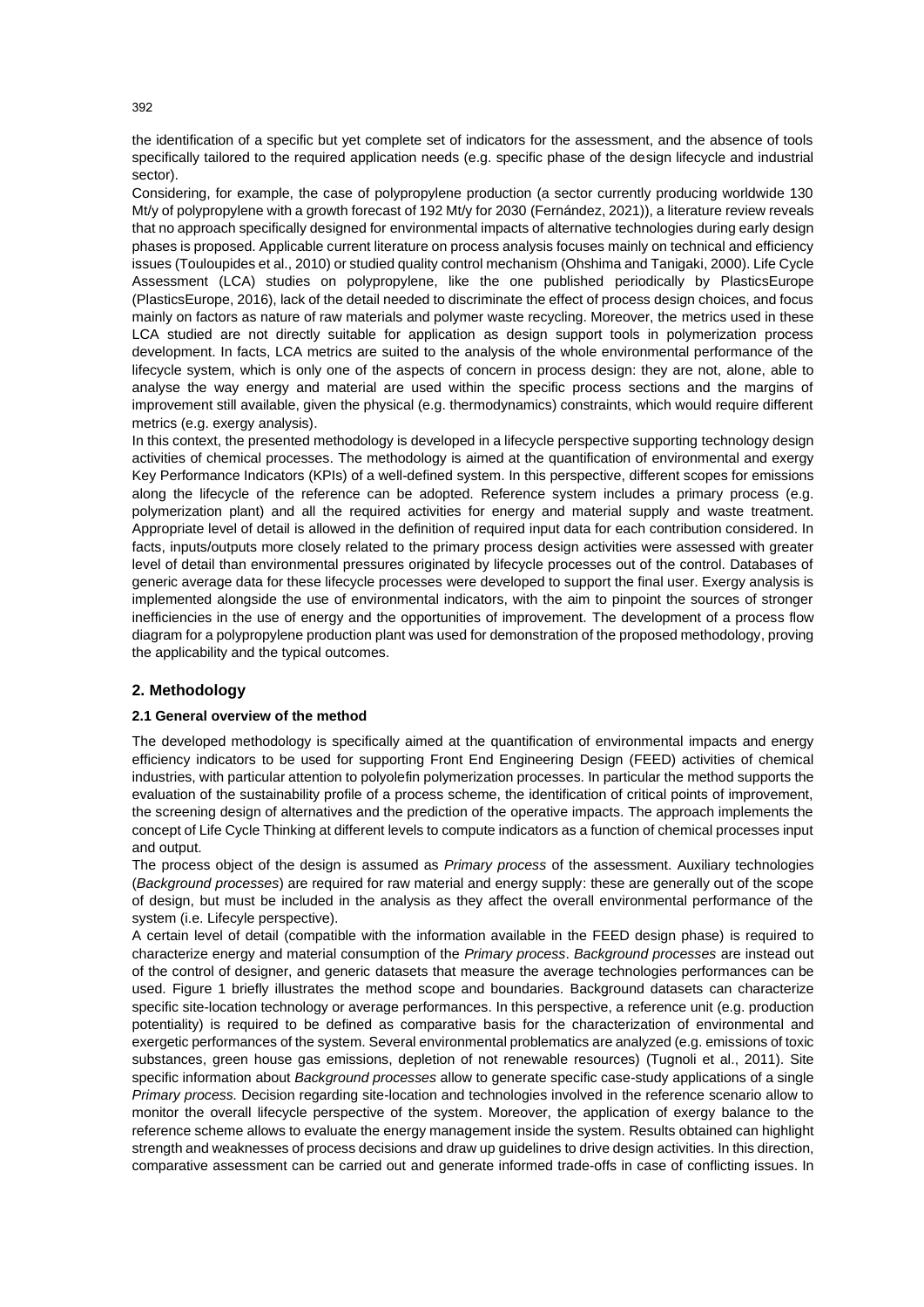this perspective, the analysis is intended to be a support tool for early design activities (e.g. conceptual design of *Primary process,* process comparison*)*.



*Figure 1: Conceptual definition of scope and boundaries in the application of the proposed method*

# **2.2 Calculation of environmental indicators**

The basic set of environmental indicators to be used in the method is proposed in Table 1. These derive from midpoint indicators typically adopted in LCA studies. The basic set of environmental indicators can be adapted in accordance with the specific goal of the considered application. Air, water and solid can be selected as target for environmental analysis. Reference substances are adopted to characterize environmental results in accordance with LCA technique (ISO, 2006) . Literature average datasets are used to simulate background processes. Characterization factors ( $CF_i$ ) from the CML-2002 method (Huijbregts, 1999) are introduced to convert specific emissions into their reference substance as shown in Eq(1).

$$
I_j = \sum_{i=1}^{n, subsances} \frac{m_i}{P} \cdot CF_i \tag{1}
$$

Where  $m_i$  is the mass flow rate of the i-th substance exchanged with the environment by the studied system,  $P$ is the reference potentiality of the system and CF is the characterization factor for substance i.

| Indicator name                                   | Example of substances                                            | Unit of measure                                    |
|--------------------------------------------------|------------------------------------------------------------------|----------------------------------------------------|
|                                                  | (*reference)                                                     |                                                    |
| Abiotic Depletion Indicator (elements)           | Sb <sup>*</sup> , Al, Pb, Ti, Na                                 | [kgSb,eq/ref. unit.]                               |
|                                                  | Fossil fuel*, natural gas,<br>coal, oil crude                    | [MJ/ref. unit.]                                    |
| Global Warming Indicator                         | $CO2*$ , CH <sub>4</sub>                                         | [ $kg CO2,eq/ref. unit.]$                          |
| Acidification Indicator                          | $SO_{x}$ , $(SO_{2})^*$ , NO <sub>x</sub> , NH <sub>3</sub> , HF | [kg SO <sub>2</sub> , eq/ref. unit.]               |
| Eutrophication Indicator                         | $PO_4^{3-*}$ , NO <sub>x</sub> , NH <sub>3</sub>                 | [kg $PO_4^{3-}$ , eq/ref. unit.]                   |
| <b>Photochemical Ozone Creation</b><br>Indicator | $C_2H_4$ <sup>*</sup> , VOCs, NO <sub>x</sub>                    | [kgEthylene,eq/ref.<br>unit.l                      |
| Human Toxicity Indicator                         | 1,4 - Dichlorobenzene*,<br>Benzene, Acrylonitrile,<br>Arsenic    | [ $kq 1,4 -$<br>Dichlorobenzene,eg/<br>ref. unit.] |
|                                                  |                                                                  | Abiotic Depletion Indicator (fossil fuels)         |

*Table 1: List of environmental indicators.*

*Star (\*) marks the reference substance used in definition of CF.*

The mass flows in Eq(1) shall be calculated taking into account all the emissions over the "environmental boundary" of Figure 1. Given the additive nature of the indicators, the calculation with reference to the emissions from specific processes within the boundary allows to monitor the entire polymer production chain from environmental standpoint. In this direction, the effect of utilization of different sources for material and energy supply can be quantified. Furthermore, comparative assessment can promote and drive design decisions through the quantification of specific set of indicators. This versatility allows to evaluate the effect of specific background processes (e.g spanning from non-renewable to renewable technologies for electricity and steam generation).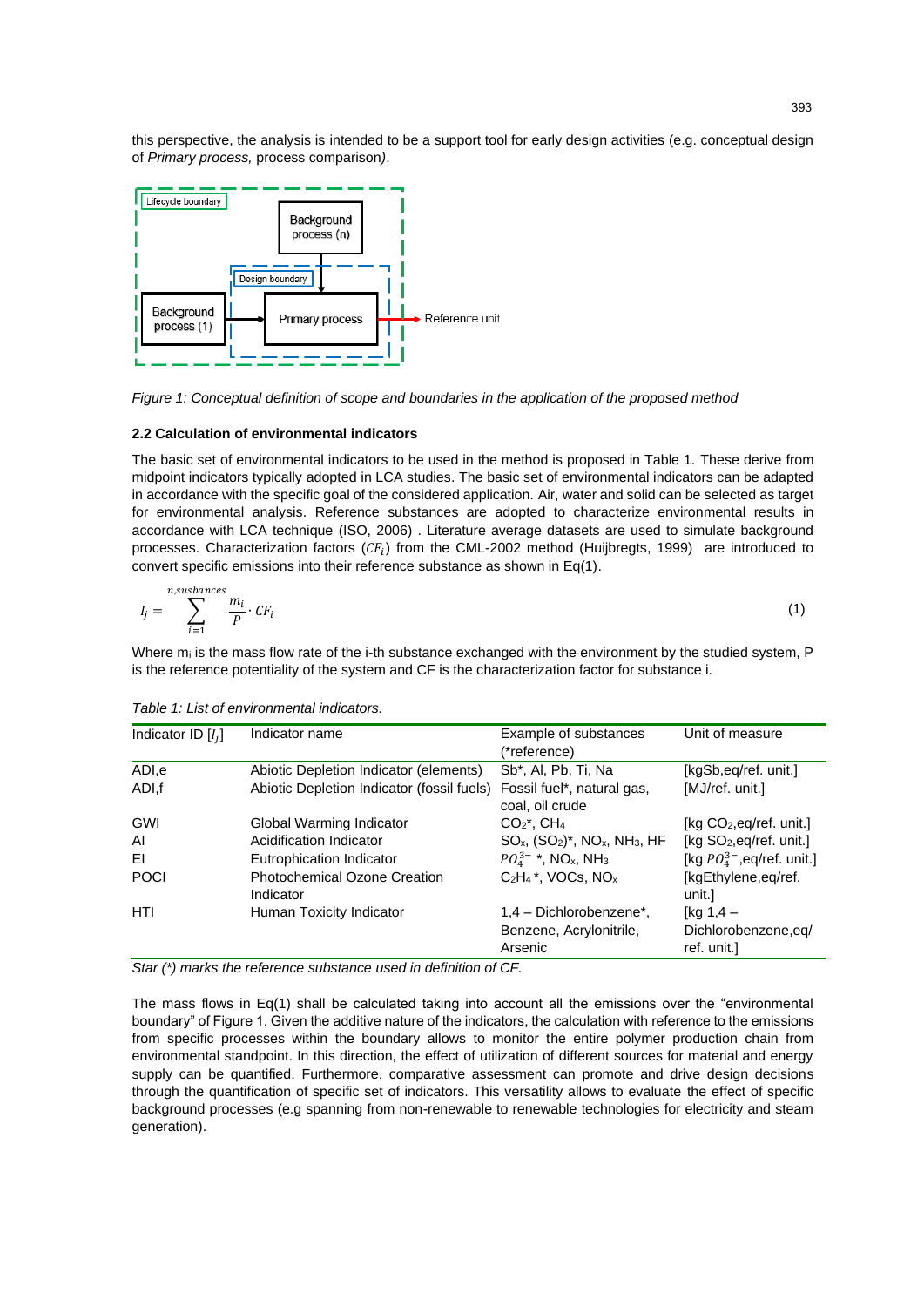### **2.3 Calculation of exergy indicators**

Exergy analysis is based on the simultaneous application of the First and the Second Thermodynamic Laws. It is able to assess the way energy is used in operations, overcoming the limitation of energy balances based only on the First Thermodynamic Law, that do not provide information about the degradation of energy or material sources during a process use. Exergy of a system (e.g. process stream) is assumed equal to zero at environmental equilibrium of pressure and temperature (dead state, e.g. Polymeric outlet stream).

Exergy value of material input and output is calculated by Eq(2). Exergy destruction indicator is derived by the application of exergy balance Eq(3) to the reference system. This approach allows to characterize the exergy lost due to the irreversibility of chemical and physical transformations inside the system.

$$
EX_{IN/OUT} = \sum_{i=1}^{Norm} m_{i,IN/OUT} [\hat{H}_i - \hat{H}_{i,0} - T_0(\hat{s}_i - \hat{s}_{i,0})]
$$
 (2)

$$
Ex, d = \frac{\sum_{i}^{Streams} (EX_{IN_i}}{P}
$$
 (3)

Where H is the specific enthalpy of a material stream, T is the temperature of the material stream, s is the specific entropy of the material stream, m is the mass flowrate of the material stream and W is the energy flowrate of an electric stream.

Exergy balance is typically applied to a single process boundary aimed at the determination of an index of irreversibility due to chemical and physical operations within the framework. Furthermore, the application of exergy balance to single unit allows to determinate the specific energy efficiency index of the involved operations. In this context, the quantification of single unit exergy destruction terms allows to monitor the efficiency of each single operation inside the boundary pinpointing potential for improvement. In a lifecycle perceptive the minimization of exergy destruction term is an index of the sustainability of the process. The definition of exergy destruction term in a comparative assessment is a key driver for decision making supporting design activities (e.g. technology selection, improvement study).

# **3. Case-study**

### **3.1 Set up of the case**

The method is demonstrated by the application to the design of a polypropylene production plant. Plant potentiality is assumed to be 400 kt/y of polymeric pellet.

Polypropylene (PP) is a thermoplastic polymer involved in a wide number of applications in packaging, textiles, stationery, containers, and components in the manufactory industry. New plants are continuously built to full fill the ever-increasing plastic demand. Despite the fossil origin of the feedstocks currently used in production of PP, outlooks of the future of the market agree on the expectation that production will increase and new plants will be built in the future.

The *Primary process*, in this case study, is represented by the polymerization technology which convert propylene to polypropylene. Main *Background processes* are:

- Monomer production technologies (Crude oil extraction, Naphtha reforming and Steam Cracker)
- **Electricity generation process**
- Steam production process

Use and disposal of the polymer are out of the scope of current analysis as they do not depend on the design choices of concern. Reference process scheme to be analyzed is derived by Polypropylene EcoProfile (PlasticsEurope, 2016). Primary process is based on available information on raw material and energy average consumption of Spheripol technology (Axens, 2005) and extruders (Abeykoon et al., 2014).

In this case, 1 kg of polypropylene (PP) with its pellet shape is adopted as reference unit. Indicators are expressed per kg of PP.

The goal of the study is the identification of critical points inside the polymer production chain. In this framework, two nested boundaries are introduced. The first boundary (*Environmental boundary*) includes all the principal process operations (polymerization, monomer production, electricity generation and steam production). This boundary allows to obtain the environmental impact indicators associated to the production of 1 kg of PP. The sensitivity of environmental results regarding raw material and energetic polymerization input can be performed considering different technologies for material and energy supply. In this context, three scenarios are considered in order to measure the effect of different utilization of electricity sources (renewable and non-renewable). A second boundary (*Polymerization boundary*) is introduced tailored to the polymerization process. This boundary

394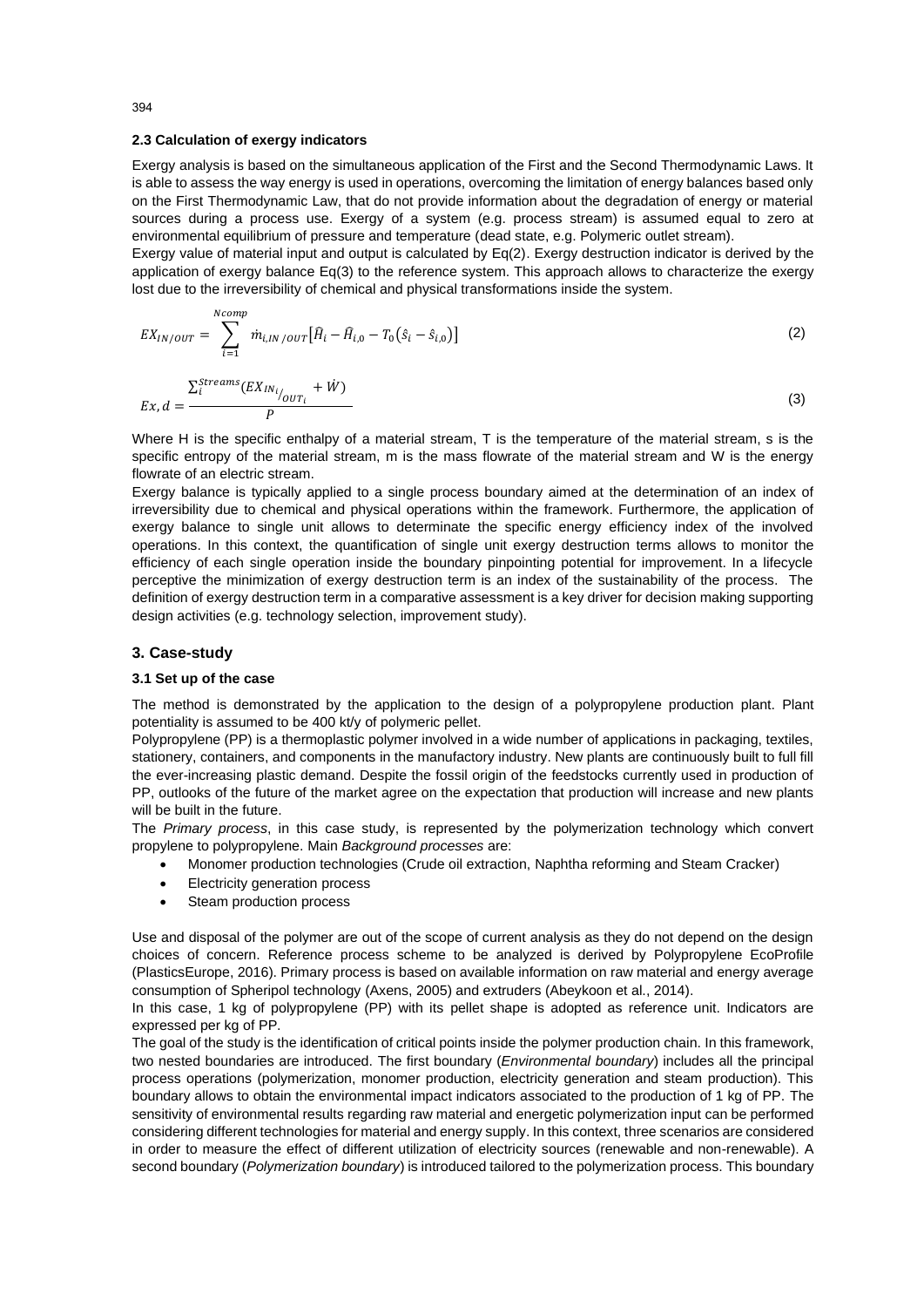allows to carry out exergy balance and define exergy destruction term associated to polymerization activities. Performances of background processes are obtained by literature datasets (European Commision, 2022). A schematic representation of reference layout is given in Figure 2.



*Figure 2: Reference adopted scheme for the application of the presented method*

# **3.2 Results and discussion**

For sake of brevity only two indicators will be presented in the following: one environmental indicator (GWI) and the Exergy destruction indicator (Ex,d). Global Warming Indicator (GWI) was selected as representative of the environmental performance of the system as strongly related to the energy and material efficiency of the process.

The principal results obtained are reported in Table 2. Eq(1) introduced in section 2.2 allows to estimate the carbon footprint of the *Environmental boundary*. Different scenarios are analyzed for plant location, considering Italy (Scenario 1) and US (Scenario 2); this affects mainly the supply of electricity and steam to the studied system. In addiction, the effect of the use of exclusively renewable resource for electricity supply is evaluated (Scenario 3). Eq(3) of section 2.3 applied to the *Polymerization boundary* allows to obtain the exergy destruction indicator.

*Table 2: Global Warming Indicator (GWI) and Exergy destruction indicators (Ex,d) of the reference polypropylene production chain*

| Indicators       | Scenario 1 | Scenario 2 | Scenario 3 |
|------------------|------------|------------|------------|
| GWI [kgCO2/kgPP] | 1,520      | 1.556      | 1.437      |
| Ex,d [kJ/kgPP]   | 1218,3     | 1218,3     | 1218,3     |

Results are representative of an average situation, therefore specific plant data and information about process configurations can slightly modify the indicators. The effect of site-location dependence on polymer chain is appreciated by the comparison between Scenario 1 and 2. The GWI increases of about 2,6% due to the use of a US electricity grid mix and steam production technology. Regarding Scenario 3, a more sustainable results is achieved for the utilization of renewable resource. The GWI indicator is reduced of about 5,5%. Considering an average polymerization plant with a capability of 400 ktPP/y the reduction of GWI moving from Scenario 1 to Scenario 3 can be quantified in the reduction of approximately 33,4 ktCO2/y. Furthermore, considering single processes within the environmental boundary, monomer production activities are responsible of approximately 90% of the indicator. In this direction, other environmental benefits can be achieved for the utilization of renewable resources for monomer supply.

The analysis of the Exergy destruction indicator shows that results are not affected by site-location and technologies for supply of raw material and energy. In addiction, Ex,d allows to recognize the principal source of energy consumption inside a reference system. In particular, reference adopted extruder is responsible of